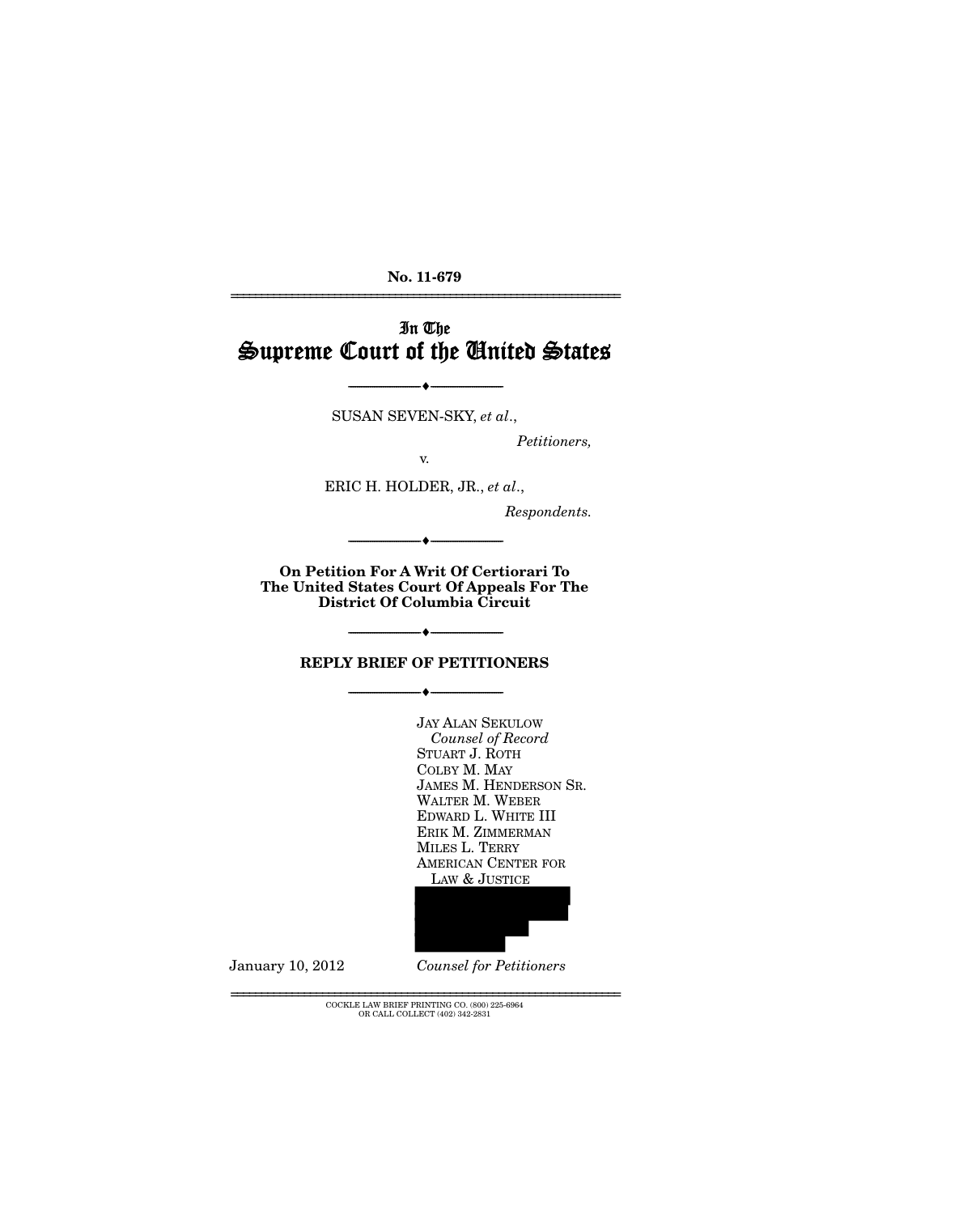## TABLE OF CONTENTS

# Page

| -9 |
|----|

i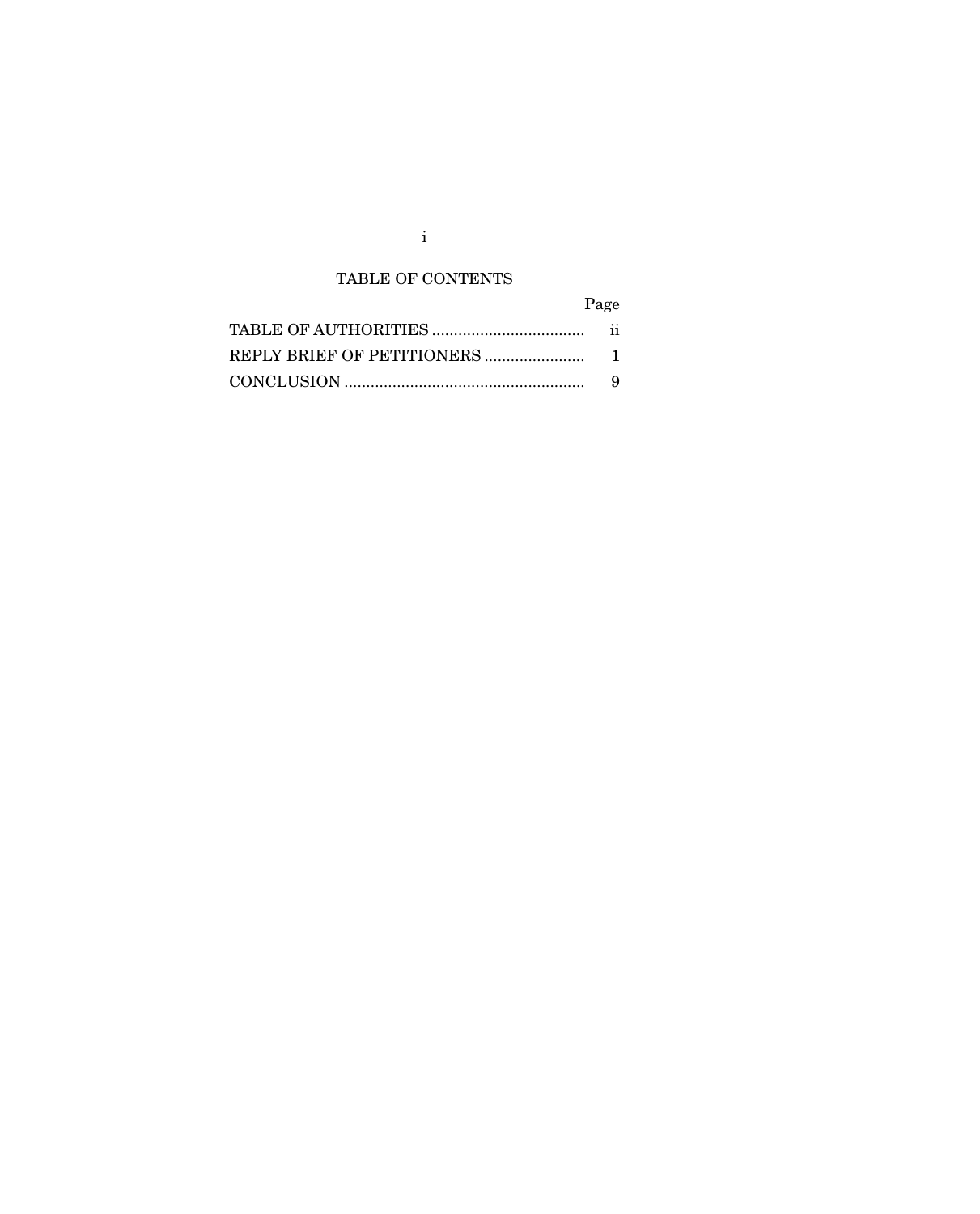## TABLE OF AUTHORITIES

# Page

### **CASES**

| Church of Lukumi Babalu Aye v. City of Hialeah,                                         |  |
|-----------------------------------------------------------------------------------------|--|
| Gonzales v. O Centro Espirita Beneficente<br>Uniao do Vegetal, 546 U.S. 418 (2006) 3, 6 |  |
| Kaemmerling v. Lappin, 553 F.3d 669 (D.C. Cir.                                          |  |
| Sherbert v. Verner, 374 U.S. 398 (1963)1, 2, 6                                          |  |
| Thomas v. Review Bd. of Indiana Employment                                              |  |
|                                                                                         |  |
|                                                                                         |  |

### **STATUTES**

### ii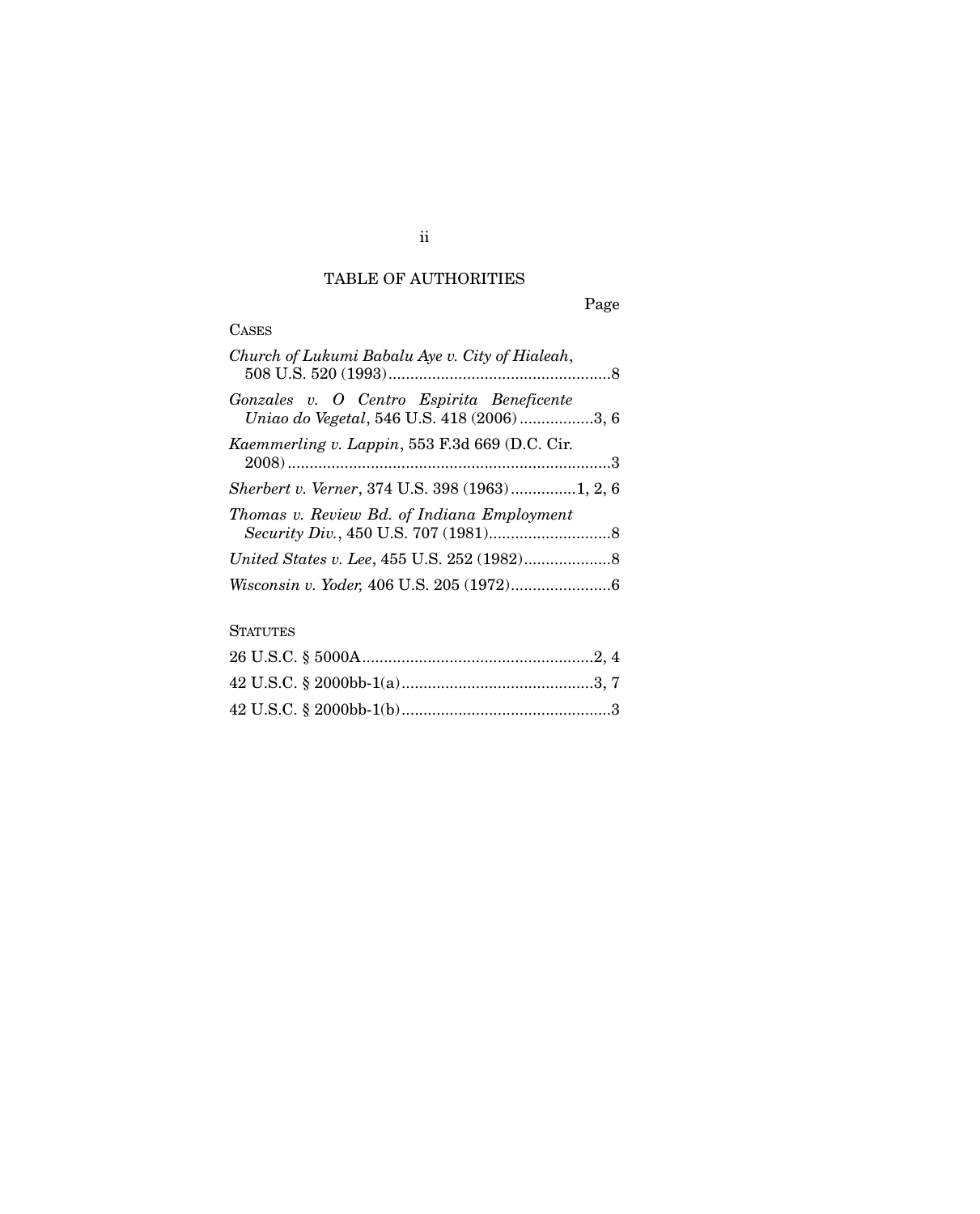#### **REPLY BRIEF OF PETITIONERS**

 Respondents agree with Petitioners' alternative request for relief – that this Court hold this petition pending its review of the Eleventh Circuit's decision (Nos. 11-393, 11-398, 11-400), which also raises a challenge to the constitutionality of the individual mandate. Resp. Br. 9, 14. Respondents, however, disagree with Petitioners' request that this Court accept this case in tandem with the Eleventh Circuit's decision because this case presents this Court with a RFRA claim that is separate from the constitutionality of the individual mandate and is not duplicative of the claims addressed in the Eleventh Circuit's decision. This Court should grant this petition, as Petitioners' RFRA claim provides this Court with an additional vehicle by which to consider the impact of the individual mandate upon those American citizens who, like Petitioners Seven-Sky and Lee, believe in faith-healing and hold religious beliefs that are substantially burdened by forced participation in the health insurance system.<sup>1</sup>

 Notably, Respondents avoid any response to Petitioners' contention that the D.C. Circuit's dismissal of their RFRA claim directly conflicts with *Sherbert v. Verner,* 374 U.S. 398 (1963), the case upon which RFRA was modeled. Pet. 17-19. Consistent with the

<sup>&</sup>lt;sup>1</sup> Respondents' reference to automatic entitlement to Medicare Part A, Resp. Br. 11, is a red herring; Petitioner Seven-Sky will not reach age 65 for roughly a decade. Pet. App. 238.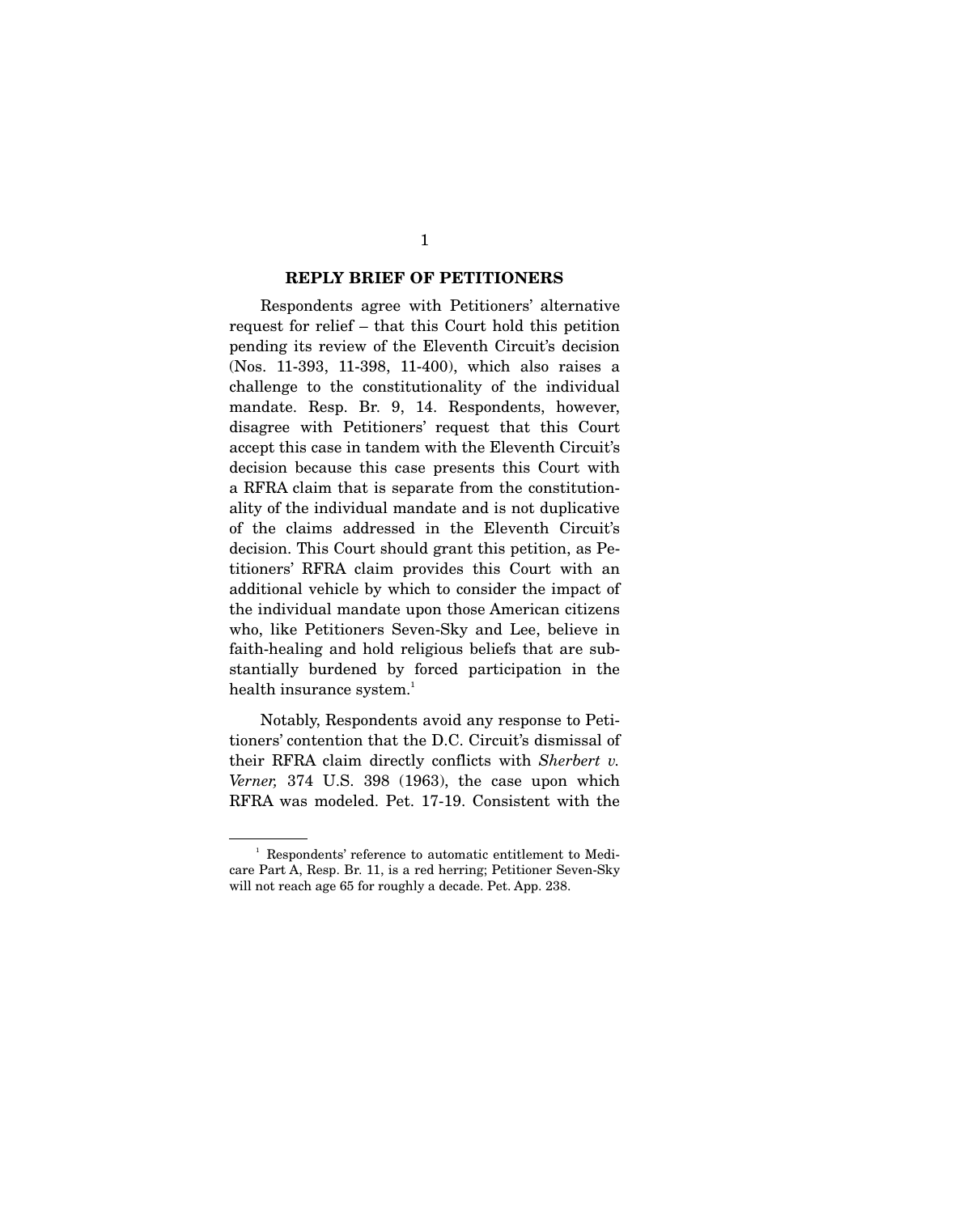holding in *Sherbert*, Seven-Sky and Lee alleged that the individual mandate "forces [them] to choose between following the precepts of [their] religion and [paying annual penalties], on the one hand, and abandoning one of the precepts of [their] religion . . . on the other hand." Pet. 18-19 (citing *Sherbert*, 374 U.S. at 404). In direct conflict with *Sherbert*, the district court – affirmed by the D.C. Circuit – reasoned that "it is unclear how § 1501 [now 26 U.S.C. § 5000A] puts substantial pressure on Plaintiffs to modify their behavior and to violate their beliefs, as *it permits them to pay a shared responsibility payment in lieu of actually obtaining health insurance*." Pet. App. 189 (emphasis added); *see also* Pet. App. 8, n.4. This is not merely a misapplication of correct law to the facts of this case, but rather stems from prior D.C. Circuit cases that have significantly elevated the standard for showing that one's religious exercise has been substantially burdened beyond the standard set forth in *Sherbert*. *See, e.g.*, Resp. Br. 11 (citing cases imposing, in effect, a heightened pleading standard for RFRA claims). *Sherbert* is dispositive and compels the reversal of the D.C. Circuit's judgment.

 Rather than address the stark conflict between the D.C. Circuit's judgment and *Sherbert*, Respondents argue that Petitioners' RFRA arguments apply only to them and, therefore, this Court should not grant review. Resp. Br. 10-12. This is a baffling contention by Respondents because RFRA claims, by their nature, *do* apply only to those who bring the claims. According to RFRA, the Federal Government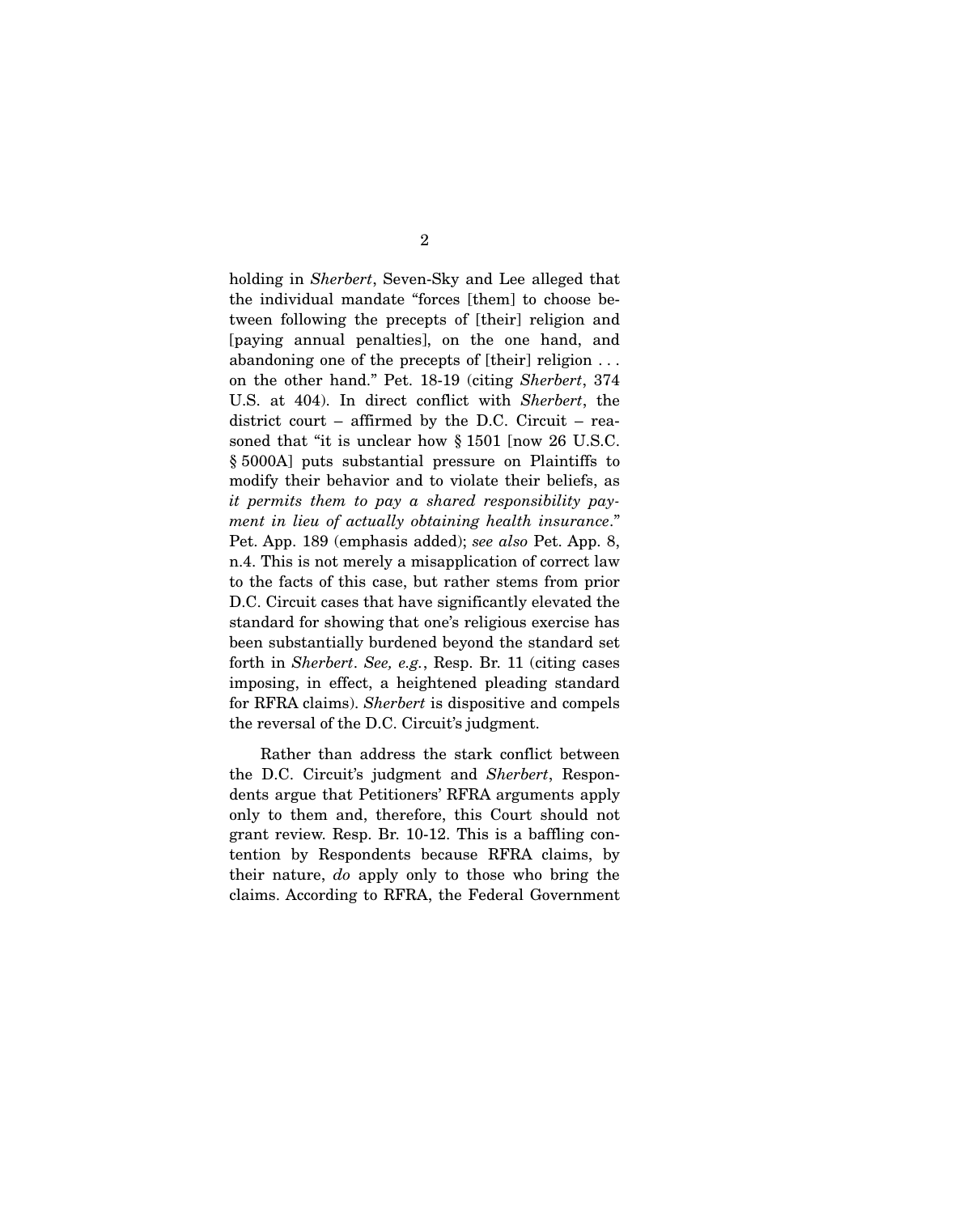"shall not substantially burden *a person's* exercise of religion even if the burden results from a rule of general applicability," 42 U.S.C. § 2000bb-1(a) (emphasis added), unless the Federal Government "demonstrates that application of the *burden to the person*  $\dots$  1) is in furtherance of a compelling governmental interest; and 2) is the least restrictive means of furthering that compelling governmental interest." 42 U.S.C. § 2000bb-1(b) (emphasis added). As such, RFRA requires the federal government to demonstrate that forcing Seven-Sky and Lee to buy and indefinitely maintain health insurance is the least restrictive means of achieving a compelling government interest. A holding by this Court regarding the continued viability of *Sherbert* as the governing standard for RFRA claims would apply equally to others who have similar religious objections to forced participation in the health insurance system – and would be controlling, relevant authority in all future RFRA cases unrelated to the PPACA – making this question worthy of review.

 Moreover, Respondents fail to show – as RFRA requires them to – that applying the individual mandate *to Seven-Sky and Lee* is the least restrictive means of achieving a compelling governmental interest. *See Gonzales v. O Centro Espirita Beneficente Uniao do Vegetal*, 546 U.S. 418, 430-31 (2006); *Kaemmerling v. Lappin*, 553 F.3d 669, 682 (D.C. Cir. 2008). Respondents can only say that "Congress was not required" to exempt Seven-Sky or Lee since they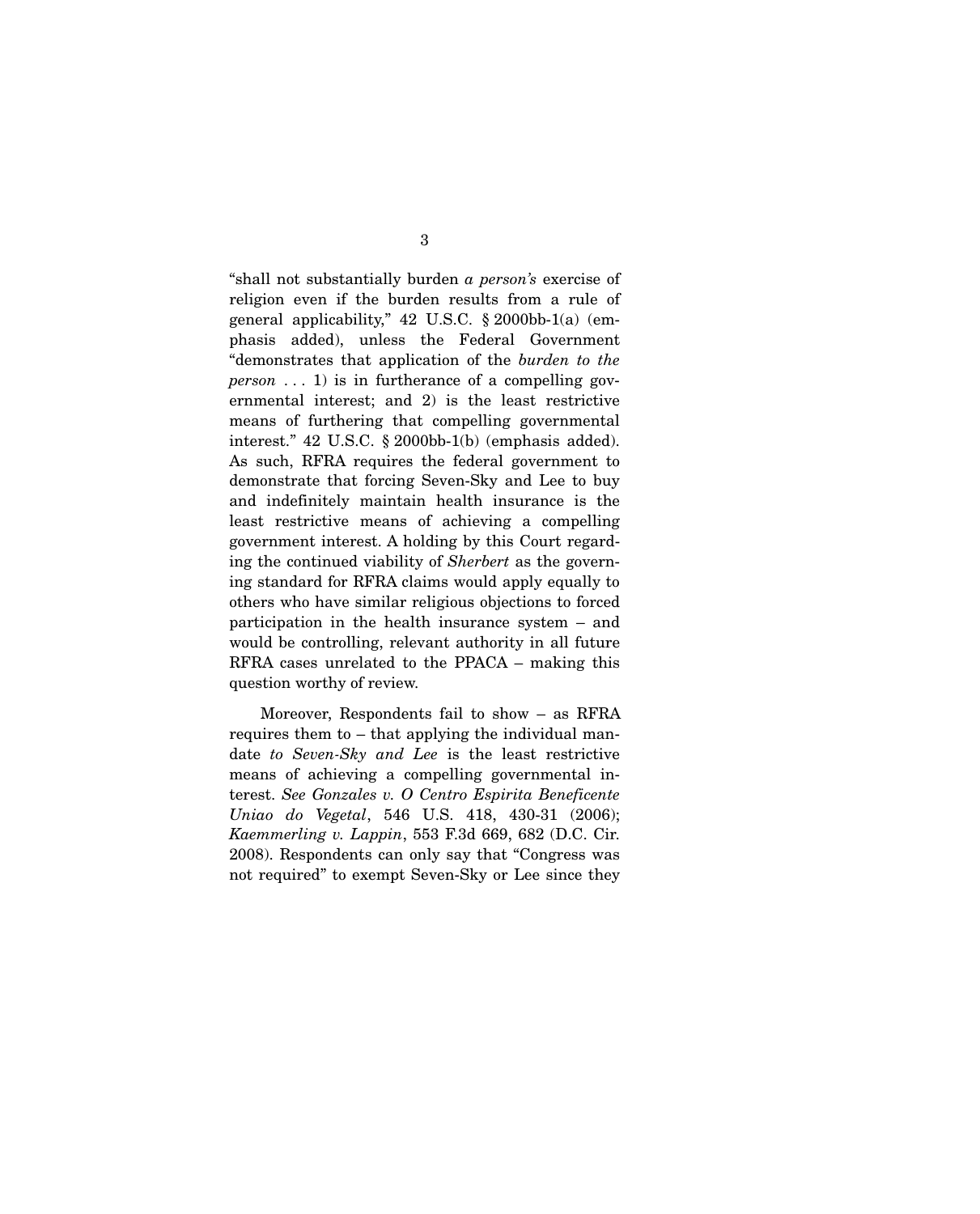do not fit within the narrow religious exemptions Congress included in Section 5000A. Resp. Br. 13.

 RFRA, however, does not require Seven-Sky and Lee (or anyone else) to change their religious beliefs and practices to conform to what Congress has approved in the PPACA – for example, to join the Amish faith or a health care sharing ministry – in order to receive RFRA's protections. Instead, RFRA requires Respondents to show that Congress's imposition of the individual mandate on Seven-Sky and Lee is the least restrictive means available. Respondents have not made that showing. The best Respondents have done in this case is to imply that Seven-Sky and Lee have the *option* of buying health insurance and not using it, which is the equivalent of Congress compelling a religious person to buy pornography to help the economy because he has the *option* of not looking at it, even though the purchase violates his religion. Seven-Sky and Lee object to being forced by the Federal Government to join a health insurance system against their will, regardless of whether that system is run by a government body, a private company, or a religious organization to which they do not belong. Section 5000A's narrow religious exemptions are not a one-size-fits-all means of relieving any and all substantial burdens imposed by Section 5000A, or of relieving the Federal Government from its obligation to comply with RFRA.

 Instead of meeting their obligation of showing that there are no less restrictive means of furthering a compelling governmental interest, Respondents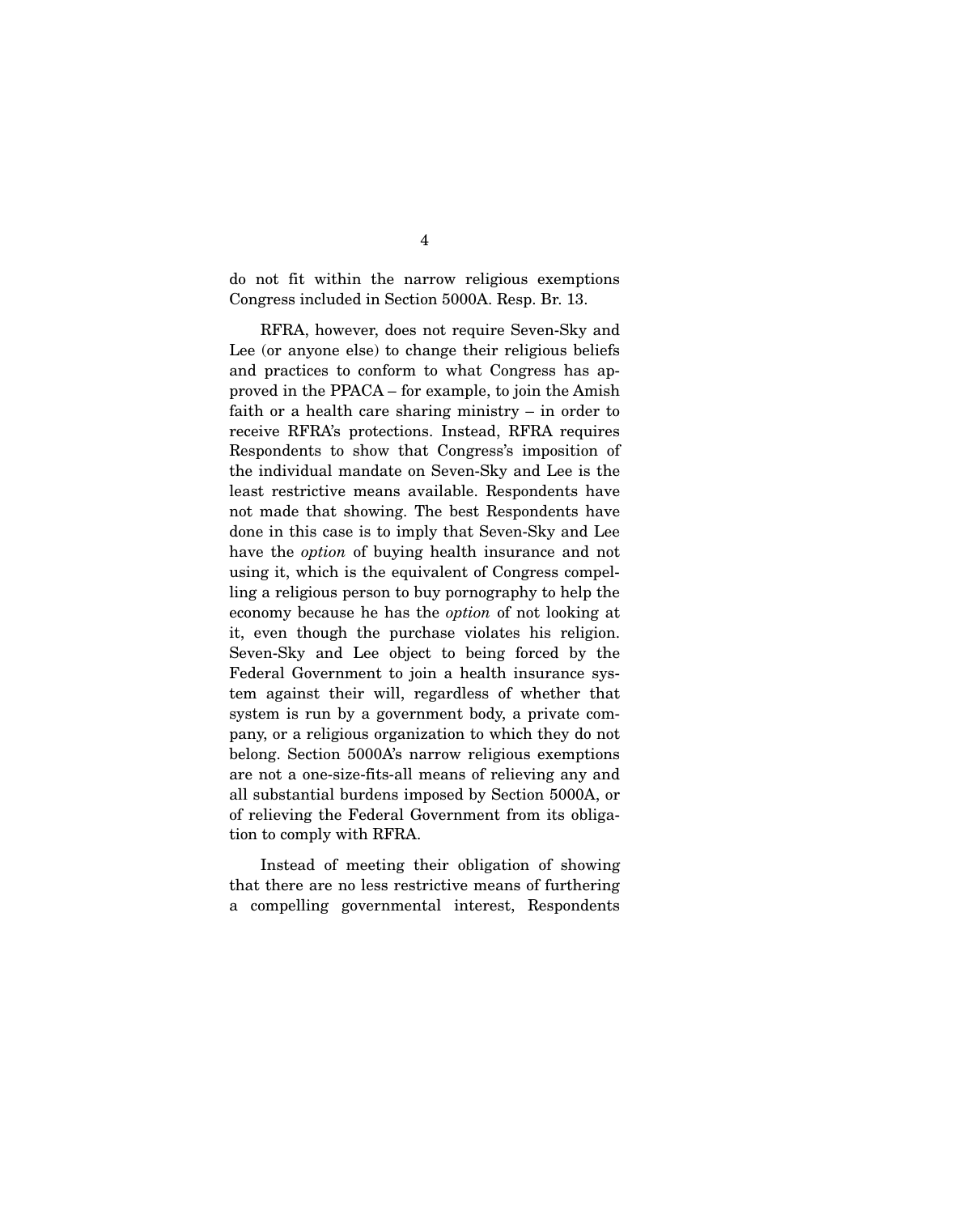incorrectly try to *shift* their burden onto Petitioners, where it does not belong. In so doing, Respondents make the incorrect claim that Petitioners were unable to identify in the district court a less restrictive means than requiring Seven-Sky and Lee to purchase health insurance contrary to their religious beliefs. Resp. Br. 12. Petitioners proposed several times to the district court that a less restrictive means was available: imposing a fee upon anyone who uses health care services without having health insurance at the point of sale. D.C. Cir. Joint App. 215, 236. That less restrictive means would protect the religious rights of Seven-Sky and Lee and any other religious objector who believes that participating in the health insurance system is sinful because it indicates to God that they do not have enough faith in Him. *E.g.*, Pet. App. 235 (As alleged in the Amended Complaint, Petitioner Lee "believes in trusting in God to protect him from illness or injury, and to heal him of any afflictions, no matter the severity of the health issue. . . . Being forced to buy health insurance conflicts with Lee's religious faith because he believes that he would be indicating that he needs a backup plan and is not really sure whether God will, in fact, provide for his needs.").

 In addition, while Respondents baldly assert that increasing health insurance coverage is a *compelling* interest for purposes of RFRA, that is highly questionable as applied to individuals, such as Petitioners Seven-Sky and Lee, who rely on faith healing. Respondents' arguments are similar to those that this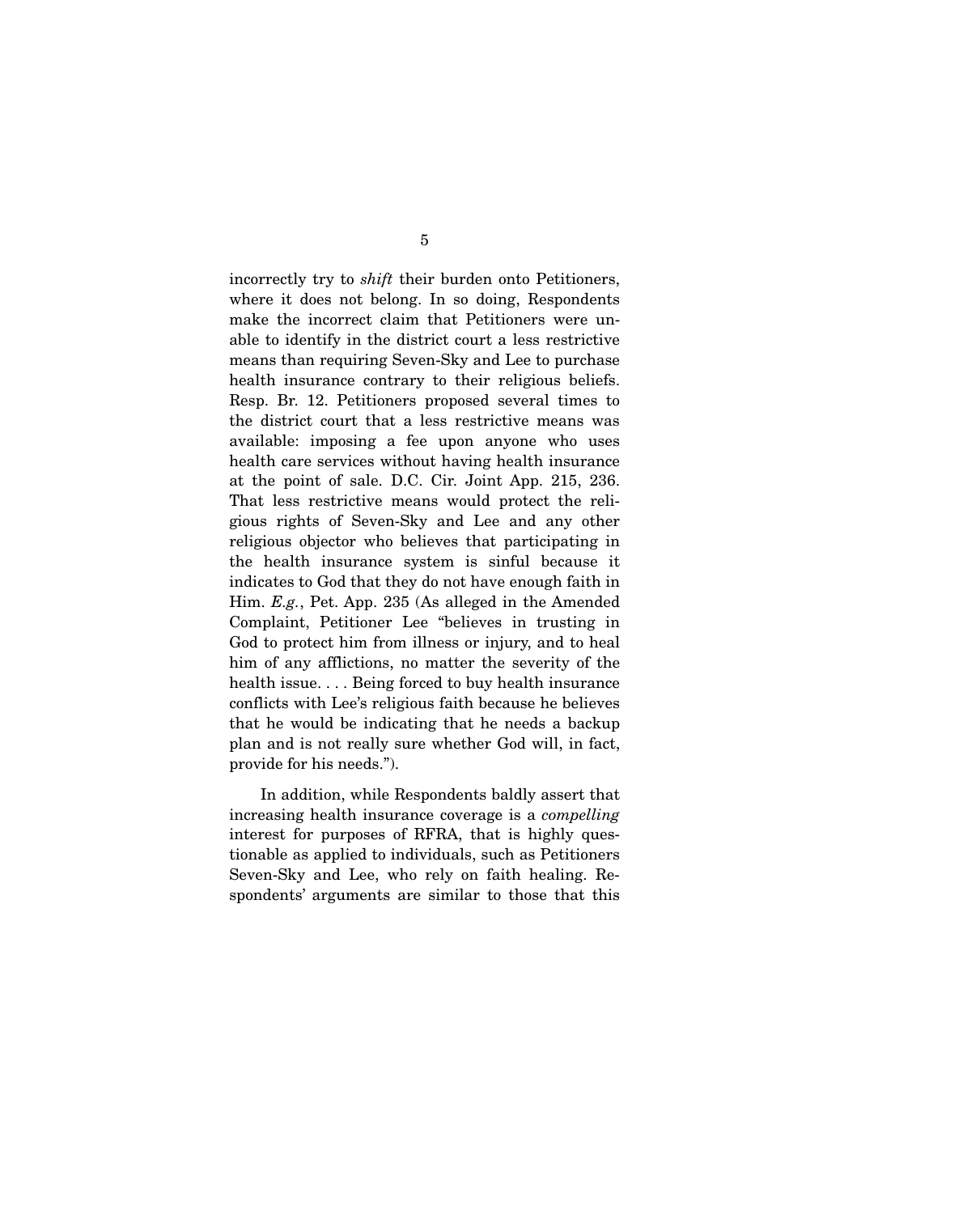Court rejected in *Gonzales v. O Centro Espirita Beneficente Uniao do Vegetal*, 546 U.S. 418 (2006), in which this Court unanimously held that the Federal Government failed to meet its burden of demonstrating a compelling interest in applying the Controlled Substances Act to prevent a church from using communion tea containing a regulated hallucinogen. As in the present case, the Federal Government offered general interests as "compelling" in nature, but this Court noted that, in *Sherbert* and *Wisconsin v. Yoder*, 406 U.S. 205 (1972), it "looked beyond broadly formulated interests justifying the general applicability of government mandates and scrutinized the asserted harm of granting specific exemptions to particular religious claimants." *Id.* at 431; *see also id.* at 438 ("We do not doubt the validity of these interests, any more than we doubt the general interest in promoting public health and safety by enforcing the Controlled Substances Act, but under RFRA invocation of such general interests, standing alone, is not enough."). Also, as in the present case, the Federal Government argued that it had created a closed regulatory system that would be undercut by the recognition of RFRA claims, despite the existence of narrow religious exemptions applying to certain individuals, but this Court concluded that it was difficult to understand how providing a similar exemption for RFRA claimants would harm the government's interests. *Id.* at 433-35. This Court's discussion of the Federal Government's arguments in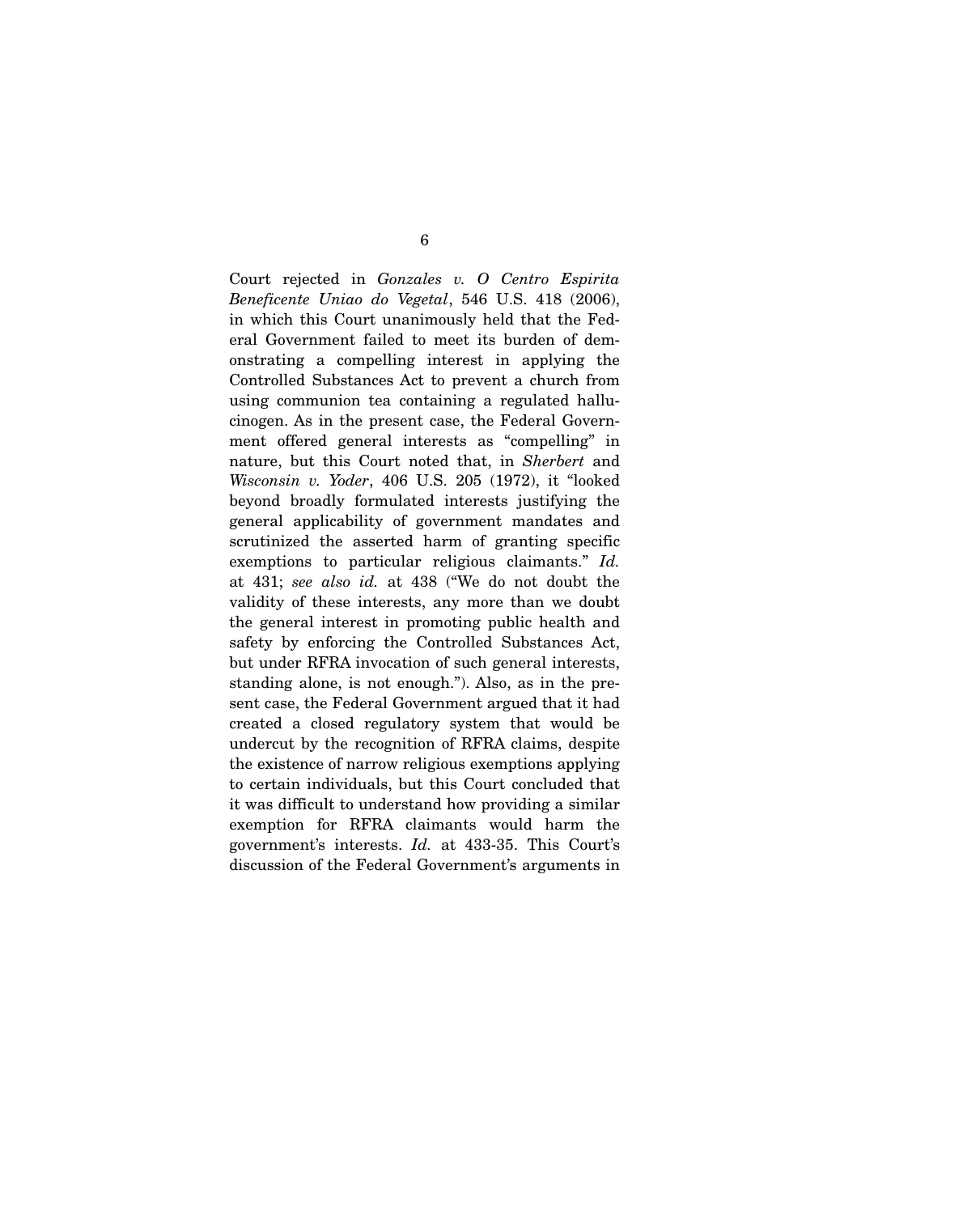*Gonzales* is equally applicable to Respondents' arguments in the present case:

Here the Government's argument for uniformity . . . rests not so much on the particular statutory program at issue as on slippery-slope concerns that could be invoked in response to any RFRA claim for an exception to a generally applicable law. The Government's argument echoes the classic rejoinder of bureaucrats throughout history: If I make an exception for you, I'll have to make one for everybody, so no exceptions. But RFRA operates by mandating consideration, under the compelling interest test, of exceptions to "rule[s] of general applicability." 42 U.S.C. § 2000bb-1(a).

*Id.* at 435-36.

 Lastly, Respondents attempt to distort Seven-Sky and Lee's religious objection to the individual mandate by characterizing it as similar to an objection to the payment of Social Security taxes. Resp. Br. 12-13. Seven-Sky and Lee's objection to the individual mandate, however, is *fundamentally different* from a hypothetical objection to being required to pay a general tax that the Federal Government uses to make payments to persons who are elderly, disabled, or poor, or spends in a manner that the religious claimant objects to (supporting war, subsidizing abortion, etc.). The Federal Government's interest in ensuring that Americans who cannot provide for themselves receive public support of some kind is much stronger than its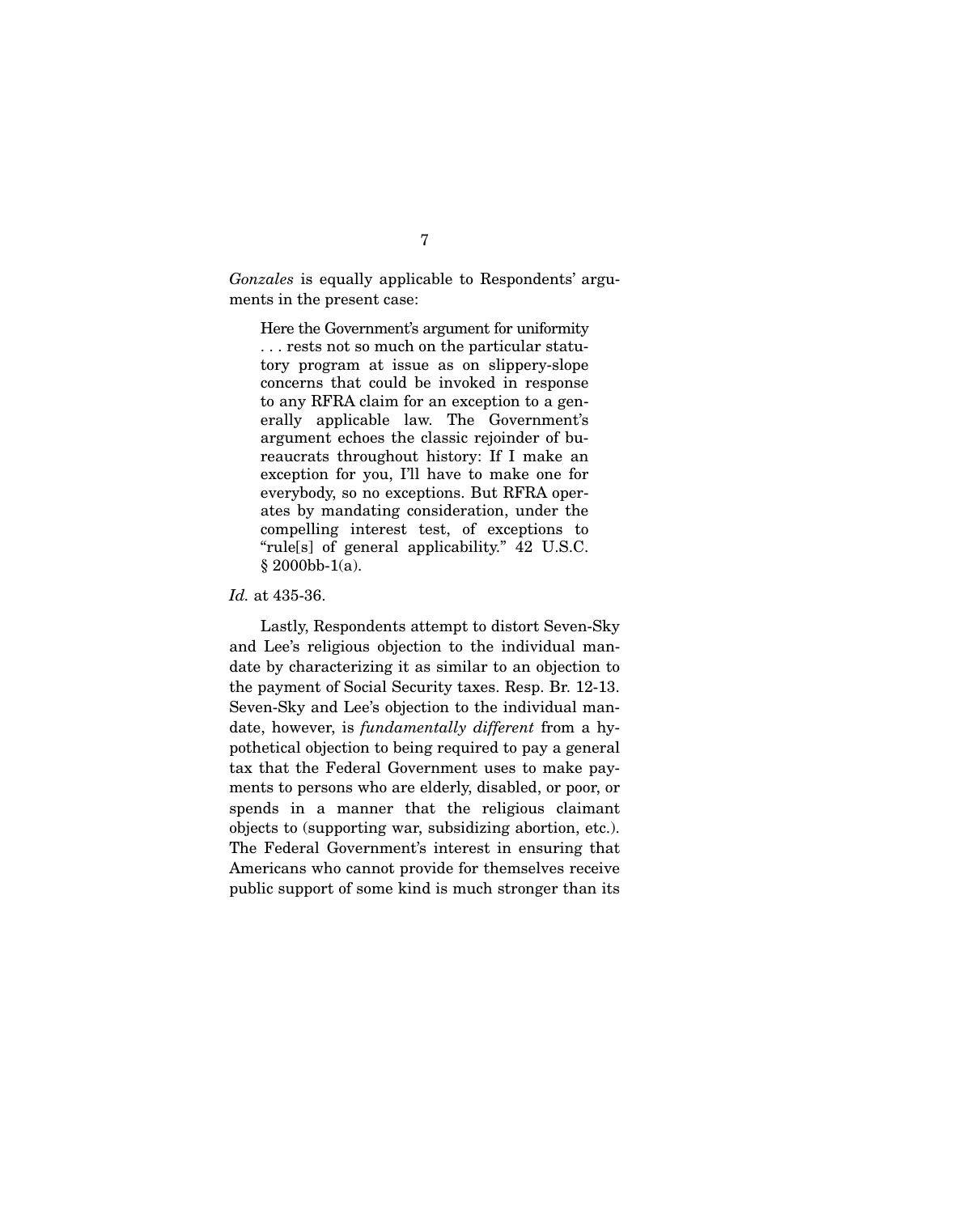purported interest in forcing Seven-Sky and Lee to join the health insurance system.<sup>2</sup> See generally *United States v. Lee*, 455 U.S. 252 (1982).

 In sum, permitting Seven-Sky and Lee to adhere to their religious beliefs and not purchase health insurance will not topple the comprehensive health insurance scheme Congress has crafted through the PPACA, as Respondents' suggest; countless millions of Americans are already exempted from the individual mandate for various reasons, and the Secretary has the authority to grant individual hardship exemptions. Granting review and reversing the D.C. Circuit's decision will simply uphold the protections RFRA has afforded Seven-Sky and Lee and those who are similarly situated.

--------------------------------- i ---------------------------------

<sup>2</sup> Respondents claim that Seven-Sky and Lee "routinely contribute to other forms of insurance." Resp. Br. 11. To the extent this is an attempt to make Seven-Sky and Lee's religious beliefs seem inconsistent or illogical, this Court has repeatedly held that "religious beliefs need not be acceptable, logical, consistent, or comprehensible to others in order to merit First Amendment protection." *Church of Lukumi Babalu Aye v. City of Hialeah*, 508 U.S. 520, 531 (1993) (quoting *Thomas v. Review Bd. of Indiana Employment Security Div.*, 450 U.S. 707, 714 (1981)). The fact remains that Seven-Sky and Lee have sincerely held religious beliefs concerning God's protection of their health that are substantially burdened by the individual mandate.